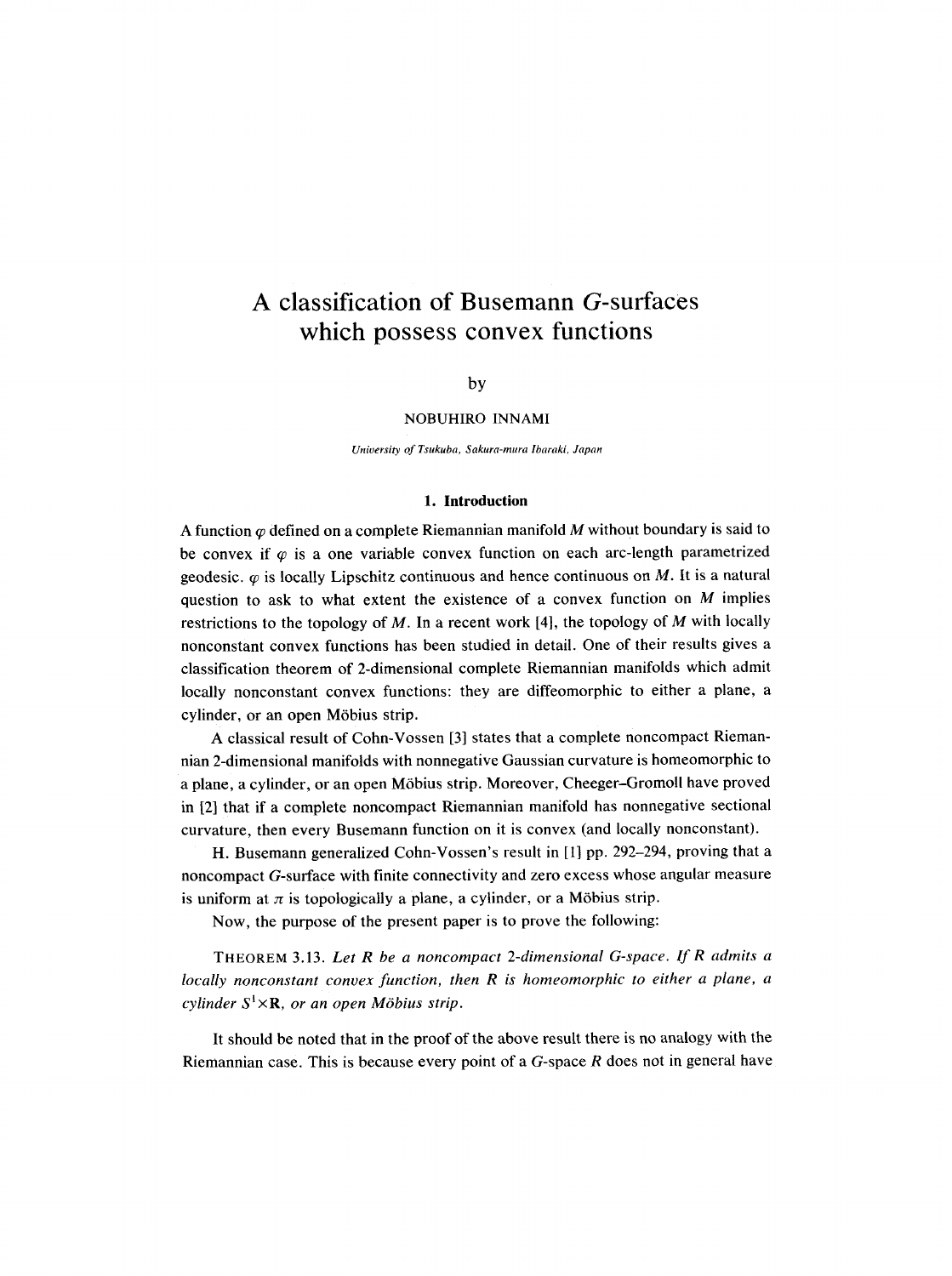convex balls around it. And, hence, for every closed convex set  $C$  of a  $G$ -space  $R$  and for every point  $x \in R-C$  which is sufficiently close to C, we cannot conclude the uniqueness of a segment which connects  $x$  to a point on  $C$ , and whose length realizes the distance between x and C. It should also be noted that a convex function on a **G**space R is in general not necessarily continuous. But in the case where dim  $R=2$ , R is a topological manifold and every convex function on it is locally Lipschitz continuous.

In §2 we shall give the definition and some basic notions for  $G$ -spaces which are used in this paper. They are found in the book of H. Busemann,  $[1]$ . In §3 we shall discuss G-surfaces which possess locally nonconstant convex functions.

The author would like to express his hearty thanks to Professor K, Shiohama for his advice, encouragement and careful reading of the original manuscript.

#### 2. G-spaces

Let R be a metric space and let  $pq$  denote the distance between points  $p$  and  $q$  on R. Let  $(pqr)$  denote that p, q and r are mutually distinct and  $pq+qr=pr$ ; let  $S(p, q)$ denote the set  $\{q; qp<\varrho\}$ , which is called the (open) sphere with center p and radius  $\varrho$ . The axioms for a  $G$ -space  $R$  are:

(1) The space is a symmetric metric space with distance *pq=qp.* 

(2) The space is finitely compact, i.e., a bounded infinite set has at least one accumulation point.

(3) The space is (Menger) convex, i.e., for given two distinct points  $p$  and  $r$ , a point q with *(pqr)* exists.

(4) To every point x of the space there corresponds  $\rho_x > 0$  such that for any two distinct points p and q in  $S(x, \rho_x)$  a point r with  $(pqr)$  exists. (Axiom of local prolongation.)

(5) If  $(pqr_1)$ ,  $(pqr_2)$  and  $qr_1=qr_2$ , then  $r_1=r_2$ . (Axiom of uniqueness of prolongation.)

The axioms insure the existence of a (continuous) curve connecting two given points  $p$  and  $q$  whose length is equal to the distance between them, and this curve is called a segment and denoted by  $T(p, q)$ . If an r with  $(pqr)$  exists, then the segment  $T(p, q)$  is unique. If  $p, q \in S(r, q)$  for some r in R, then  $T(p, q) \subset S(r, 2q)$ . Let  $q(p)$  be the least upper bound of those  $\rho_x$  which satisfy Axiom (4). Then either  $\rho(p) = \infty$  for all p or  $0 < \varrho(p) < \infty$  and  $|\varrho(p)-\varrho(q)| \leq pq$ , which implies the continuity of the function  $\varrho$  on R.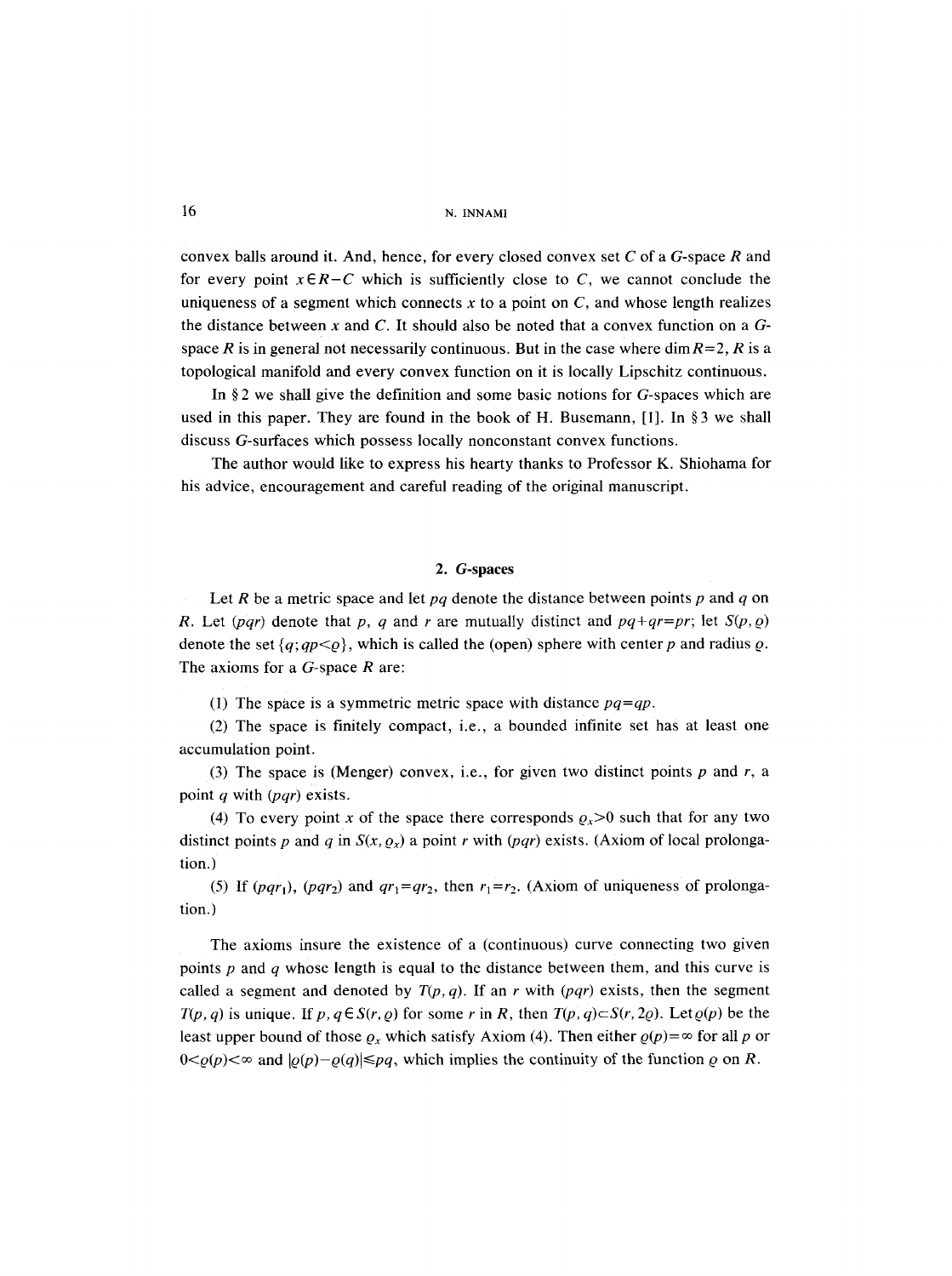A geodesic  $g$  is a certain class of mappings of the real line into  $R$  which is locally a segment, i.e., g has a representation  $x(t)$ ,  $-\infty < t < \infty$ , such that for every  $\tau_0$  there exists an  $\varepsilon(\tau_0) > 0$  such that  $x(\tau_1)x(\tau_2) = |\tau_1 - \tau_2|$  for  $|\tau_0 - \tau_i| \leq \varepsilon(\tau_0)$ , *i*=1, 2, and for another representation  $y(\tau)$ ,  $-\infty < \tau < \infty$ , there exist  $\alpha = \pm 1$ ,  $\beta \in \mathbb{R}$  which satisfy that  $x(\tau)=y(\alpha\tau+\beta)$  for all  $\tau$ . If a representation of a geodesic is a globally isometric map of **R** into R, or of a plane circle into  $R$ , then we call it a straight line or a great circle, respectively. In the proof of our results the following properties of geodesics will be often used.

(2.1) If  $y(\tau)$ ,  $\alpha \leq \tau \leq \beta$ ,  $\alpha < \beta$ , represents a segment in a G-space, then there is a unique representation  $x(t)$ ,  $-\infty < t < \infty$ , of a geodesic such that  $x(t)=y(t)$  for  $a \le t \le \beta$ .

(2.2) If  $x_{\nu}(t)$ ,  $-\infty < \tau < \infty$ , represents a geodesic,  $\nu = 1, 2, \ldots$ , and the sequence  ${x<sub>v</sub>(\tau_0)}$  is bounded, then  ${x<sub>v</sub>(\tau)}$  contains a subsequence  ${x<sub>λ</sub>(\tau)}$  which converges (uniformly in every bounded set of R) to a representation  $x(t)$ ,  $-\infty < t < \infty$ , of a geodesic.

(2.3) A class of homotopic closed curves through  $p$  which is not contractible contains a geodesic loop (a piece of a geodesic) with endpoint  $p$ .

We shall use the notion of dimension in the sense defined by Menger and Urysohn.

(2.4) A G-space of dimension 2 is a topological manifold.  $S(p, \rho(p))$  is homeomorphic to an open sphere in the plane  $\mathbb{R}^2$ .

(2.5) Every point of a 2-dimensional G-space is an interior point of a closed and of an open convex set whose boundary consists of three segments, i.e., a triangle, where a convex set C means that  $p, q \in C$  implies that  $T(p, q)$  exists uniquely and is contained in C.

#### **3. G-surfaces which possess locally nonconstant convex functions**

Let R be a 2-dimensional G-space and  $\varphi$  be a convex function on R. This means that for each geodesic with a representation  $x(t)$ ,  $-\infty < t < \infty$ ,  $\varphi$  satisfies the inequality:

$$
\varphi(x(\lambda \tau_1 + (1 - \lambda) \tau_2)) \leq \lambda \varphi(x(\tau_1)) + (1 - \lambda) \varphi(x(\tau_2)),
$$

for any  $\lambda \in [0, 1]$ , and for any  $\tau_1$ ,  $\tau_2 \in \mathbb{R}$ .

The plane, cylinder and open M6bius strip with canonical metric evidently possess (locally nonconstant) convex functions. As we are interested in the topological structure of R, we may assume that a convex function  $\varphi$  is locally nonconstant, i.e., nonconstant on each open set of R. If a non-trivial convex function  $\varphi$  is constant on an open set  $U \subset R$ , then we can construct from R a topologically distinct R' on which a 2-812904 Acta Mathematica 148. Imprimé le 31 août 1982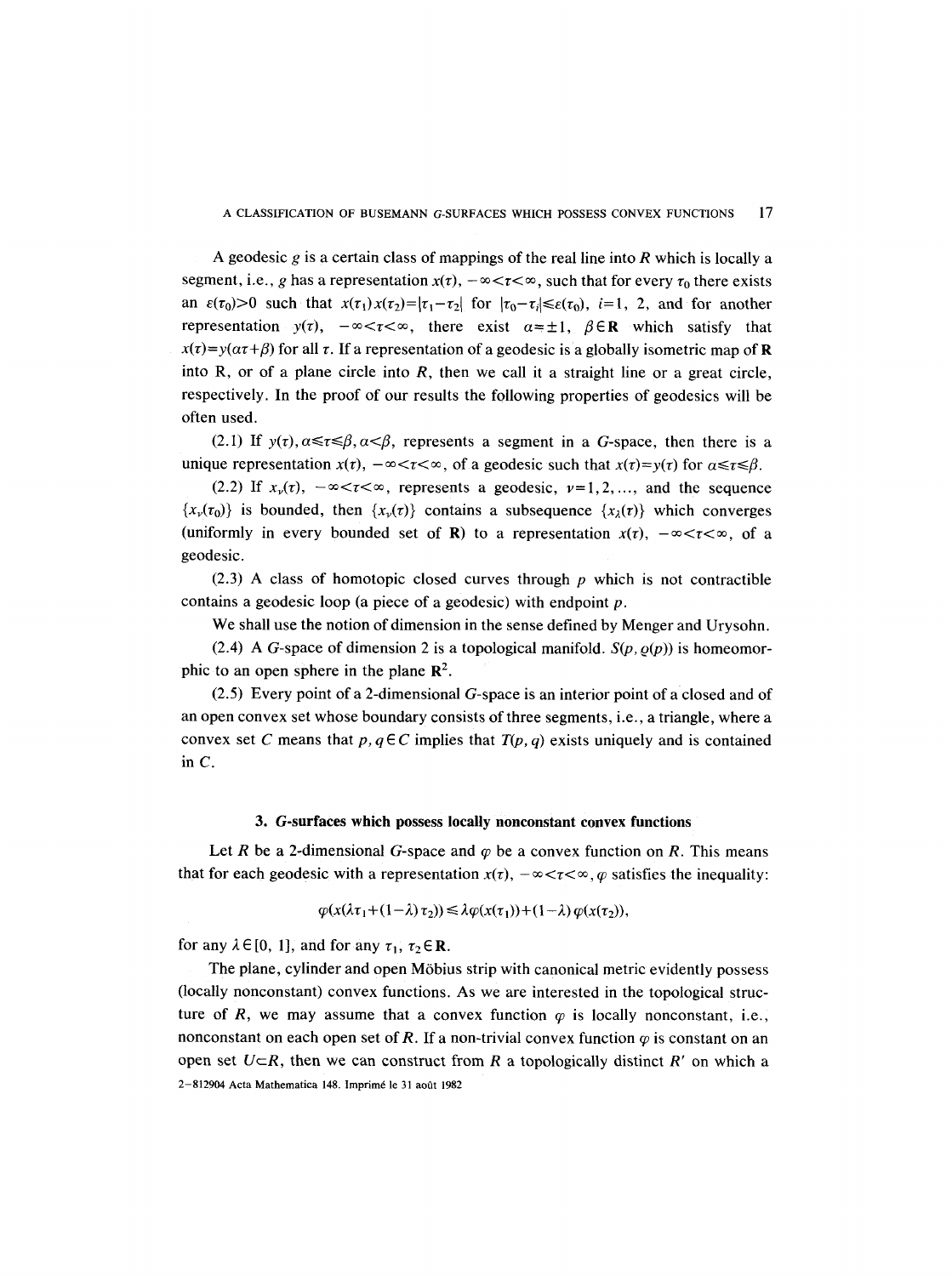non-trivial convex function is defined. This is done as follows; There is a disk  $D\subset U$ . R' is obtained via the connected sum  $(R-D)$ #V, where V is an arbitrary G-space with boundary  $S^1$  which is identified with  $\partial D$ . The convex function on R' is equal to  $\varphi$  on  $R'-V$  and is constant on V, and agree with  $\varphi$  on  $\partial D$ . Thus the existence of a non-trivial convex function does not imply a topological restriction on the G-space except a trivial one, namely, noncompactness (see [4]). Throughout this section, let  $\varphi$  be locally nonconstant on R. And let  $R^a$  and  $R^b$  denote the sets  $\{q \in R; \varphi(q) \leq a\}$  and  ${ q \in R; a \leq \varphi(q) \leq b }$ , respectively.

(3.1)  $\varphi$  is locally Lipschitz continuous on R.

*Proof.* We first show that  $\varphi$  is locally bounded above. Let  $q_1$ ,  $q_2$  and  $q_3$  be the vertices of the convex triangle C mentioned in (2.5), and let  $p' \in \text{Int } C$ . Choose q on  $T(q_2, q_3)$  such that  $p' \in T(q_1, q)$ . Then by convexity of  $\varphi$ , we have

> $\varphi(p') \leq (p' q / q_1 q) \varphi(q_1) + (q_1 p' / q_1 q) \varphi(q) \leq (p' q / q_1 q) \varphi(q_1)$  $+(q_1 p'/q_1 q)((qq_3/q_2 q_3) \varphi(q_2)+(q_2 q/q_2 q_3) \varphi(q_3)).$

Therefore  $\varphi(p') \le \max \{ \varphi(q_1), \varphi(q_2), \varphi(q_3) \}.$ 

Secondly, we show that  $\varphi$  is locally bounded. Let  $S(p,\varrho) \subset C$ ,  $\varrho \leq \varrho(p)$ , and let  $q \in S(p, \varrho)$ . Then by convexity of  $\varphi$ , we have

$$
\varphi(p) \leq \frac{1}{2}(\varphi(q) + \varphi(q')),
$$

where q' satisfies that  $(qpq')$  and  $pq=pq'$ . Hence  $\varphi(q) \geq 2\varphi(p)$ -max  $\{\varphi(q_1), \varphi(q_2), \varphi(q_3)\}$ for  $q \in S(p, \rho)$ . Thus  $\varphi$  is locally bounded.

In order to prove the local Lipschitz continuity of  $\varphi$ , we work in the above  $S(p, \varrho)$ . Let  $u, v \in S(p, \rho/3)$ . Extend  $T(u, v)$  in both directions until its endpoints arrive at  $\partial S(p, \varrho)$ . Take points  $u_1, u_2, v_2$  and  $v_1$  in this extension of  $T(u, v)$  such that  $u_1, u_2, u, v$ ,  $v_2$  and  $v_1$  are in that order and  $u_1 u_2 = v_2 v_1 = \varrho/3$  and  $u_1, v_1 \in \partial S(p, \varrho)$ . Then by convexity of  $\varphi$ ,

$$
(\varphi(u_2) - \varphi(u_1))/u_1 u_2 \leq (\varphi(v) - \varphi(u))/uv \leq (\varphi(v_1) - \varphi(v_2))/v_2 v_1.
$$

Hence there is an  $L>0$  such that  $|\varphi(v)-\varphi(u)| \leq Luv$  for u,  $v \in S(p, \varrho/3)$ . Thus  $\varphi$  is locally Lipschitz continuous.

(3.2)  $R_a^a$ ,  $a > inf_R \varphi$ , has the structure of an embedded 1-dimensional topological submanifold without boundary.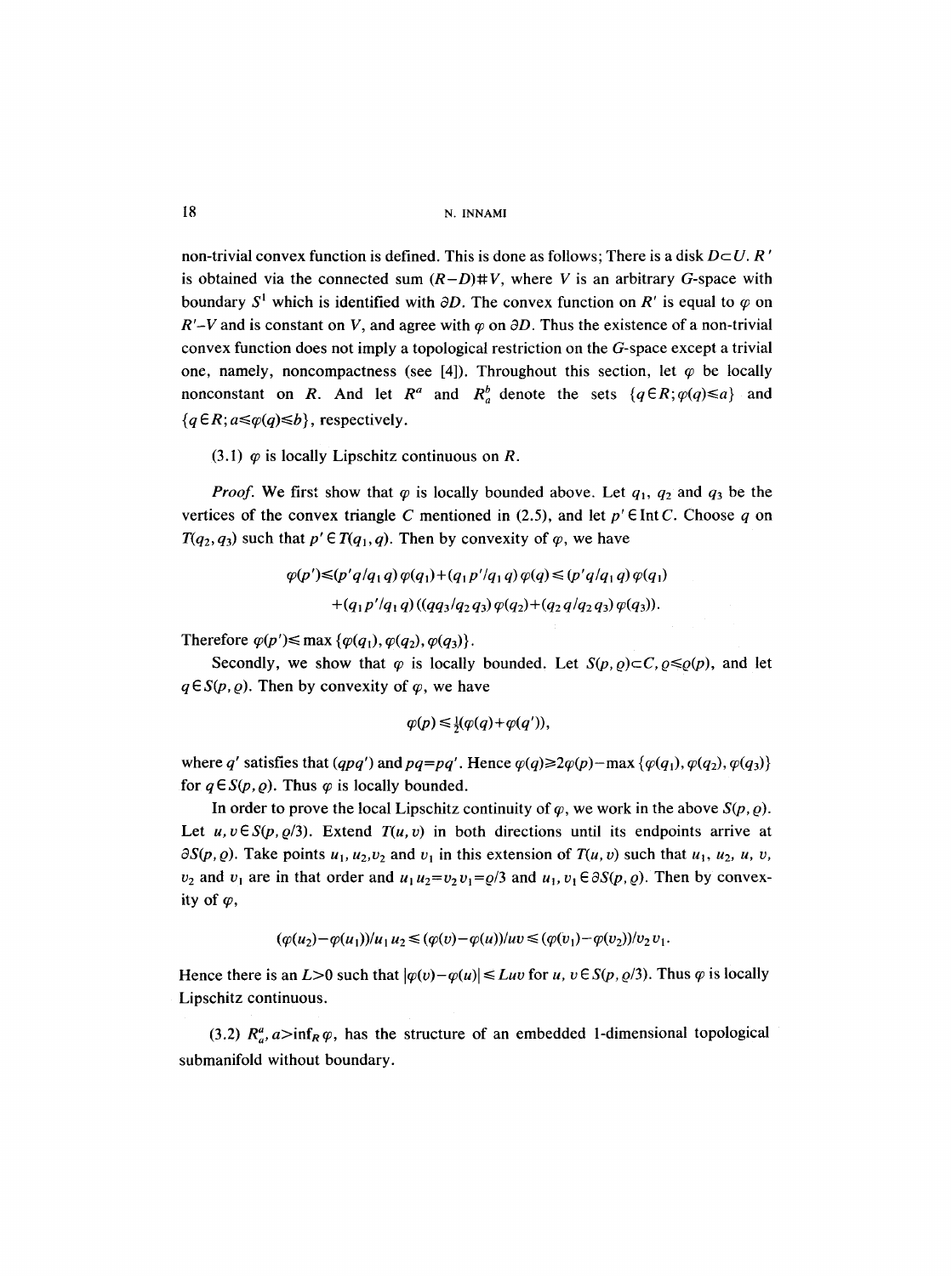*Proof.* Let  $p \in R_a^a$ . There is q such that  $q \in S(p, \varrho(p))$  and  $\varphi(q) < \varphi(p)$ . Take r on an extension of  $T(p, q)$  such that  $\varphi(r) > \varphi(p)$  and  $r \in S(p, \varphi(p))$ . Let T' be a segment through r and contained in  $S(p, \rho(p))$  and which intersects the extension of  $T(p, q)$  at exactly r and on which  $\varphi > \varphi(p)$ . Then  $T(q, q') \cap R^a$  is exactly one point for every  $q' \in T'$ , because  $\varphi$  is strictly monotone increasing along  $T(q, q') \cap (R - R^{\varphi(q)})$ , and the totality of those points is homeomorphic to T'. Hence this set is a neighborhood of p in  $R_a^a$ , and it has no selfintersections.

We conclude from (3.2) that  $R_a^a$ ,  $a > inf_R \varphi$  is homeomorphic to either a real line **R** or a circle  $S<sup>1</sup>$ .

 $(3.3)$  R is noncompact.

Concerning the number of components of a level set  $R_a^a$ ,  $a > inf_R \varphi$ , of  $\varphi$ , the following holds.

PROPOSITION 3.4. Let p and q be distinct points of  $R_a^a$ ,  $a > inf_R \varphi$ . If there is a *geodesic curve from p to q such that*  $\varphi$  *does not take* inf $_R \varphi$  *on it, then p and q are contained in the same component of*  $R_a^a$ .

*Proof.* Let  $x(t)$ ,  $\alpha \leq \tau \leq \beta$ , represent the geodesic curve in the assumption. If min  $\varphi(x(\tau))=a$ , then  $\varphi(x(\tau))=a$  for every  $\tau, \alpha \leq \tau \leq \beta$ , by convexity of  $\varphi$ . So p and q are contained in the same component of  $R$ . Thus we may assume, without loss of generality, that there exists  $\tau_0$  such that  $\varphi(x(\tau_0))=\min \varphi(x(\tau))<\alpha$ . Since  $\varphi(x(\tau_0))>\inf_R\varphi$ , we can choose r such that  $r \in S(x(\tau_0), \rho(x(\tau_0))/3)$ ,  $\varphi(r) < \varphi(x(\tau_0))$ . Put  $\alpha' := \max$  ${\alpha, \tau_0 - \varrho(x(\tau_0))/3}, \quad \beta' := \min{\{\beta, \tau_0 + \varrho(x(\tau_0))/3\}}, \quad \text{and} \quad m := \min{\{\varphi(x(\tau)) - \varphi(r)\}}/r x(\tau);$  $\alpha' \leq \tau \leq \beta'$ . The choice of r implies  $m>0$ . For each  $\tau$ ,  $\alpha' \leq \tau \leq \beta'$ , there is exactly one representation  $y'_t(v)$ ,  $-\infty < v < \infty$ , of a geodesic by (2.1) which satisfies that  $y'_t(0) = r$ , and  $y'_r(rx(\tau)) = x(\tau)$ . Then we have; for every  $v \ge r x(\tau)$ ,

 $n.(v-rx(\tau)) + \varphi(x(\tau)) \leq ((\varphi(x(\tau)) - \varphi(r))/rx(\tau))(v-rx(\tau)) + \varphi(x(\tau)) \leq \varphi(y'_{\tau}(v)).$ 

Since  $y'_t(v)$ ,  $rx(\tau) \le v < \rho(x(\tau_0))/3 + rx(\tau)$ , is contained in  $S(x(\tau_0), 2\rho(x(\tau_0))/3)$  for each  $r, \alpha' \leq t \leq \beta'$ , there is a v such that  $y'_t(v) \in S(x(\tau_0), \varrho(x(\tau_0)))$ , and  $m\varrho(x(\tau_0))/3+\varphi(x(\tau)) \leq$  $\varphi(y'_{\tau}(v)).$ 

Let  $\varepsilon(\tau), \alpha' \leq \tau \leq \beta'$ , be a continuous function which satisfies that  $\varepsilon(\alpha') = \varepsilon(\beta') = 0$ , and  $0 \leq \epsilon(\tau) \leq m\rho(x(\tau_0))/3$  for any  $\tau$ ,  $\alpha' \leq \tau \leq \beta'$ . Convexity of  $\varphi$  implies that the geodesic curve with a representation  $y'_\tau(v)$ ,  $v \ge 0$ , intersects  $R_{\varphi(x(\tau)) + \varepsilon(\tau)}^{\varphi(x(\tau)) + \varepsilon(\tau)}$  at exactly one point, which is denoted by  $y(\tau)$ . We are going to see that  $y(\tau)$ ,  $a' \leq \tau \leq \beta'$ , is a continuous curve such that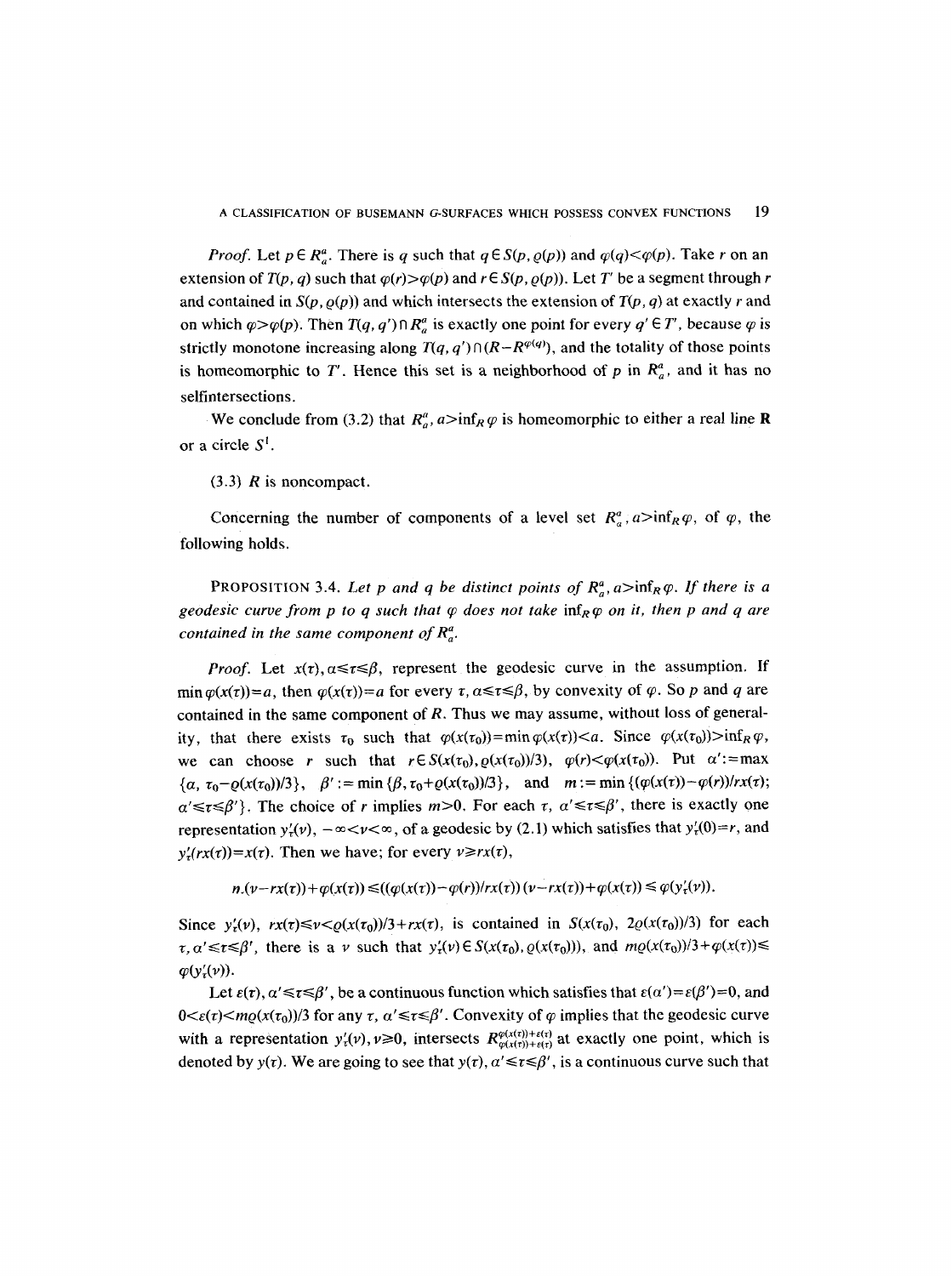$y(\alpha')=x(\alpha')$  and  $y(\beta')=x(\beta')$  and  $y(\tau)\in S(x(\tau_0), \varrho(x(\tau_0)))$ . Let a sequence  $\{\tau_i\}$  tend to  $\tau$ ,  $\alpha' \leq \tau \leq \beta'$ . Since  $\{y(\tau_i)\}\)$  is bounded, the sequence  $\{y(\tau_i)\}\)$  contains a subsequence  $\{y(\tau_k)\}\$  which converges to a point  $y_0$ . Then, since the equality  $\varphi(y_0) = \varphi(x(\tau)) + \varepsilon(\tau)$ follows from continuity of  $\varepsilon$  and  $\varphi$ ,  $y_0$  belongs to  $R^{\varphi(x(\tau)) + \varepsilon(\tau)}_{\varphi(x(\tau)) + \varepsilon(\tau)}$ . On the other hand,  $y_0$  is on the geodesic curve with a representation  $y'_t(v)$ ,  $-\infty < v < \infty$ , since the sequence  $\{y'_t(v)\}$ of representations of geodesics converges to  $y'_i(v)$ ,  $-\infty < v < \infty$ , by (2.2) when  $\tau_i$  tends to  $\tau$ . Therefore we have from definition of  $y(\tau)$  that  $y_0 = y(\tau)$ .

Next, for each  $\tau$ ,  $\alpha' \leq \tau \leq \beta'$ , let  $z'_\tau(v)$ ,  $-\infty < v < \infty$ , be a representation of a geodesic which satisfies that  $z'(0)=x(\tau_0)$  and  $z'_t(x(\tau_0)y(\tau))=y(\tau)$ . That this is well-defined follows from the fact that  $y(\tau) \in S(x(\tau_0)), \rho(x(\tau_0))$ . From construction of  $z'_\tau(\nu)$  we see that  $z'_{\alpha'}(v)=x(\tau_0-v), z'_{\beta'}(v)=x(\tau_0+v)$ , and hence each of them has a unique intersection with  $R_a^a$ . The desired curve from p to q in  $R_a^a$  is obtained as follows. From construction of  $z'_i(v), \alpha' \leq \tau \leq \beta', \nu \geq 0$ , we see that  $\varphi(z'_{\alpha}(v))$  and  $\varphi(z'_{\beta}(v))$  are monotone non-decreasing for  $v \ge 0$ , and moreover  $\varphi(z_r(v))$ ,  $\alpha' < r < \beta'$ , is strictly monotone increasing for  $v \geq x(\tau_0) y(\tau)$ . Thus for each  $\tau, \alpha' \leq \tau \leq \beta', z'_{\tau}(\nu), \nu \geq 0$  has a unique intersection with  $R_a^a$ , which denoted by  $z(\tau)$ , and the intersection is continuous with  $\tau$ . In fact, to prove it around  $\tau = \alpha'$ , fix  $p' = z_{\alpha'}(\tau_0 - \alpha + 1)$ . Then convexity of  $\varphi$  along  $z_{\alpha'}(v)$ ,  $v \ge 0$ , implies that  $\varphi(p')\geq a$ . There is a nieghborhood of p' on which  $\varphi\geq a$ . Therefore we find a  $\delta_1>0$  such that  $z'_r(\tau_0-\alpha+1)$  is in the neighborhood if  $|\tau-\alpha'|<\delta_1$ . Then continuity of  $z(\tau)$ ,  $\alpha' \le \tau \le \alpha' + \delta_1$ , is obvious. In the same way we find a  $\delta_2 > 0$  such that  $z(t), \beta' - \delta_2 < \tau \leq \beta'$ , is continuous. To prove continuity of  $z(t), \alpha' + \delta_1 \leq \tau \leq \beta' - \delta_2$ , put  $m_1$ : =inf $\{\varphi(y(\tau))-\varphi(x(\tau_0))/x(\tau_0)y(\tau); \alpha'+\delta_1\leq \tau\leq \beta'-\delta_2\}$ . Then we can see that  $m_1>0$ and that for each  $\tau$ ,  $\alpha' + \delta_1 \leq \tau \leq \beta' - \delta_2$ , for every  $\nu \geq x(\tau_0)y(\tau)$ ,

 $m_1(\nu-x(\tau_0)y(\tau))+\varphi(y(\tau))\leq ((\varphi(y(\tau))-\varphi(x(\tau_0)))/x(\tau_0)y(\tau)) (v-x(\tau_0)y(\tau))+\varphi(y(\tau))\leq \varphi(z'_\tau(\nu)).$ 

Thus the set  $\{z(\tau); \alpha' + \delta_1 \leq \tau \leq \beta' - \delta_2\}$  is bounded. Continuity of  $z(\tau), \alpha' \leq \tau \leq \beta'$ , holds by means of the same argument as in continuity of  $y(\tau)$ .

As a direct consequence of the proof of Proposition 3.4, we have:

(3.5) If p and q are taken from different components of  $R_q^a$ , then  $\varphi$  attains inf<sub>R</sub>  $\varphi$  on every geodesic curve which joins p and q and inf<sub>R</sub> $\varphi$  is attained at exactly one point on it,

THEOREM 3.6. If there is a value a such that  $R_a^a$  is not connected, then the *following holds:*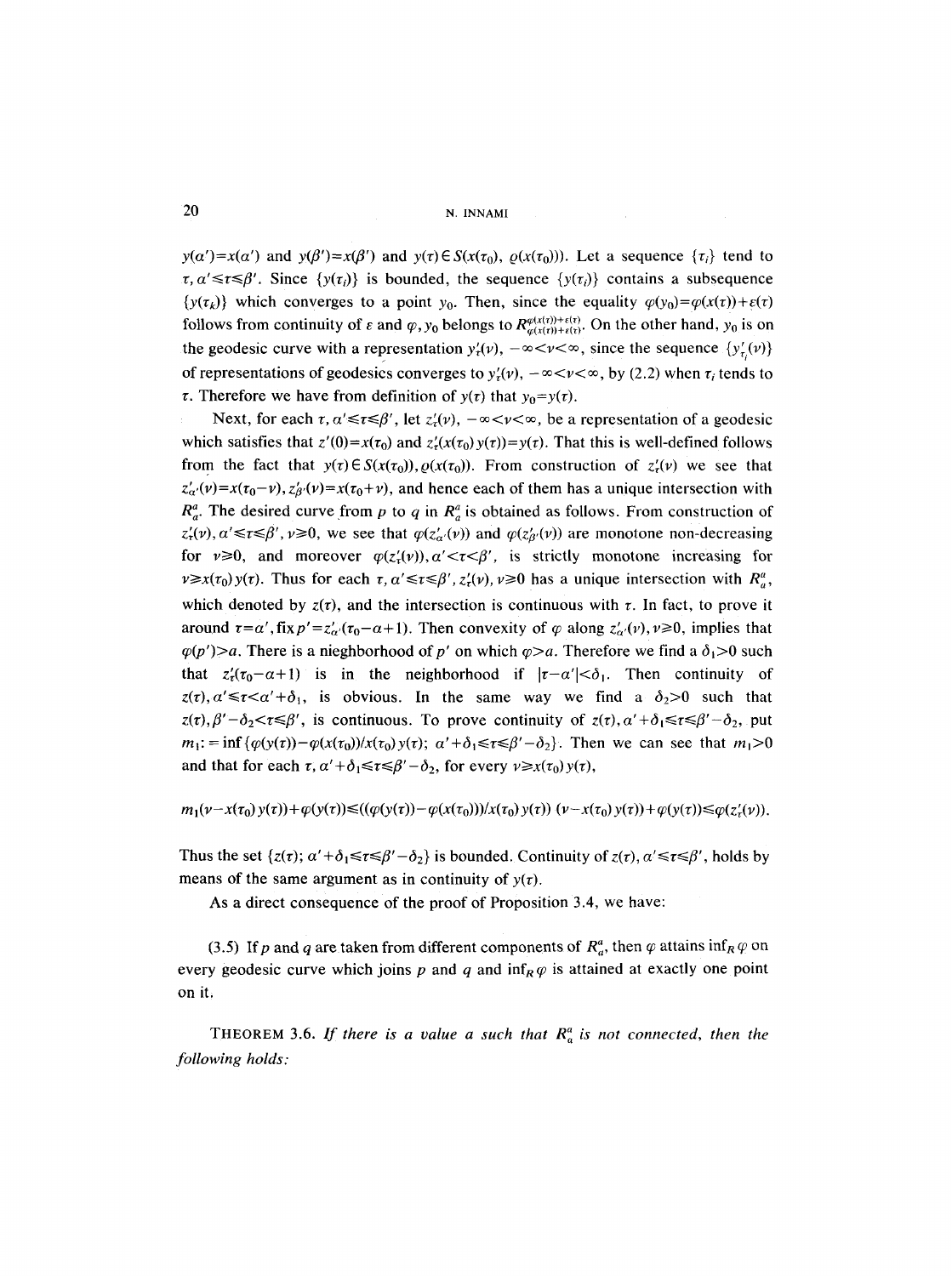A CLASSIFICATION OF BUSEMANN G-SURFACES WHICH POSSESS CONVEX FUNCTIONS 21

(1)  $\varphi$  *attains*  $\inf_R \varphi$ .

(2)  $R_{\min\{\omega\}}^{\min\{\omega\}}$  *is totally convex and it is either a straight line or a great circle.* 

(3)  $R - R_{\min\varphi}^{\min\varphi}$  consists of two components. If  $b > \inf_R \varphi$ , then  $R_b^b$  has exactly two *components.* 

*Proof.* (1) has been proved. In (2), total convexity of  $R_{\min\varphi}^{\min\varphi}$  is trivial. If  $\partial R_{\min\varphi}^{\min\varphi} \varnothing$  as a 1-dimensional manifold, then it follows from total convexity of  $R_{\min}^{\min\varphi}$  and [1], p. 46 (9.6) that  $R_{\min\varphi}^{\min\varphi}$  is either a straight line or a great circle. If  $\partial R_{\min\varphi}^{\min\varphi}$  or  $R_{\min\varphi}^{\min\varphi}$  has only one point then we can see that  $R_a^a$  is connected, a contradiction. In fact, we can prove this as follows. Take points p and q in  $R_a^a$  and r in  $\partial R_{\text{min\ } \varphi}^{\text{min\ }\varphi}$ , and join from r to p, and from *r* to *q* by segments *T*(*r*, *p*) and *T*(*r*, *q*). Since *S*(*r*, *q*(*r*)) is not separated by  $R_{\min\varphi}^{\min\varphi}$ , we get a continuous curve  $y(\tau)$ ,  $\alpha \leq \tau \leq \beta$ , joining  $\partial S(r, \varrho(r)/2) \cap T(r, p)$  and  $\partial S(r, \varrho(r)/2) \cap T(r, q)$ which is contained in *S(r,*  $\rho(r)$ *)* and does not intersect  $R_{\min\varphi}^{\min\varphi}$ . If for each  $\tau$ ,  $\alpha \leq \tau \leq \beta$ ,  $z(\tau)$  is defined by the intersection of a geodesic curve in the direction from r to  $y(\tau)$  and  $R_a^a$  as in the proof of Proposition 3.4, then  $z(t)$ ,  $\alpha \leq \tau \leq \beta$ , is a continuous curve joining p and q.

To prove (3), fix a point p of  $R_{\min\varphi}^{\min\varphi}$ . Then by (2),  $S(p, \varrho(p)/2)-R_{\min\varphi}^{\min\varphi}$  has exactly two components. We denote its components by  $V_1$  and  $V_2$ . For each  $q \in R - R_{\min\varphi}^{\min\varphi}$ , let  $x(\tau)$ ,  $0 \le \tau \le \alpha$ ,  $x(0)=p$ ,  $x(\alpha)=q$ , be a representation of a geodesic curve from p to q. Then  $x(\tau)$ ,  $0 < \tau < \varrho(p)/2$ , is contained in only one of  $V_1$  and  $V_2$ . Put  $A := \{q \in R - R_{\min}^{\min \varphi}; \text{ all } \varphi\}$ geodesic curves from p to q on which sufficiently small parts near p intersect  $V_1$ ,  $B := \{q \in R - R_{\min\varphi}^{\min\varphi}, \text{ all geodesic curves from } p \text{ to } q \text{ on which sufficiently small parts near } \}$ p intersect  $V_2$  and  $C := \{q \in R - R_{\min\varphi}^{\min\varphi}$ ; there are geodesic curves from p to q such that one of their representations,  $y'(r)$ ,  $0 \le r \le \beta$ ,  $y'(0)=p$ ,  $y'(\beta)=q$ , intersects  $V_1$  and another  $z'(\tau)$ ,  $0 \le \tau \le \gamma$ ,  $z'(0)=p$ ,  $z'(\gamma)=q$ , intersects  $V_2$ .

Both A and B are open and connected in  $R - R_{\min\varphi}^{\min\varphi}$  if they are nonempty. If we show that  $A \cup B=R-R_{\min\varphi}^{\min},$  i.e.,  $C=\varnothing$ , then the first part of (3) will be proved. In fact, if  $C=\emptyset, V_1\subset A$  and  $V_2\subset B$  will follow from the argument stated below.

Suppose  $q \in \mathbb{C}$  exists. Then we have a contradiction from the following considerations. Fix a point  $q_0 = y(\tau_0)$  such that  $\varphi(q_0) = a$ , where  $y(\tau)$ ,  $-\infty < \tau < \infty$ , is a representation of a geodesic determined by  $y'(t)$ ,  $0 \le t \le \beta$ , in the definition of C. And let  $z''(t)$ ,  $0 \leq r \leq |\tau_0 - \beta| + \gamma$ , be a continuous curve from p to  $q_0$  such that if  $\tau_0 \geq \beta$  then  $z''(\tau) =$  $z'(\tau)$  for  $0 \le \tau \le \gamma$  and  $z''(\tau) = \gamma(\tau + \beta - \gamma)$  for  $\gamma \le \tau \le \tau_0 - \beta + \gamma$  and if  $\tau_0 < \beta$  then  $z''(\tau) = z'(\tau)$  for  $0 \le \tau \le \gamma$  and  $z''(\tau) = y(\beta - \tau + \gamma)$  for  $\gamma \le \tau \le \beta - \tau_0 + \gamma$ , where  $z'(\tau), 0 \le \tau \le \gamma$ , is in the definition of C. We consider the class of all curves from p to  $q_0$  whose interiors are in  $R-R_{\min\varphi}^{\min\varphi}$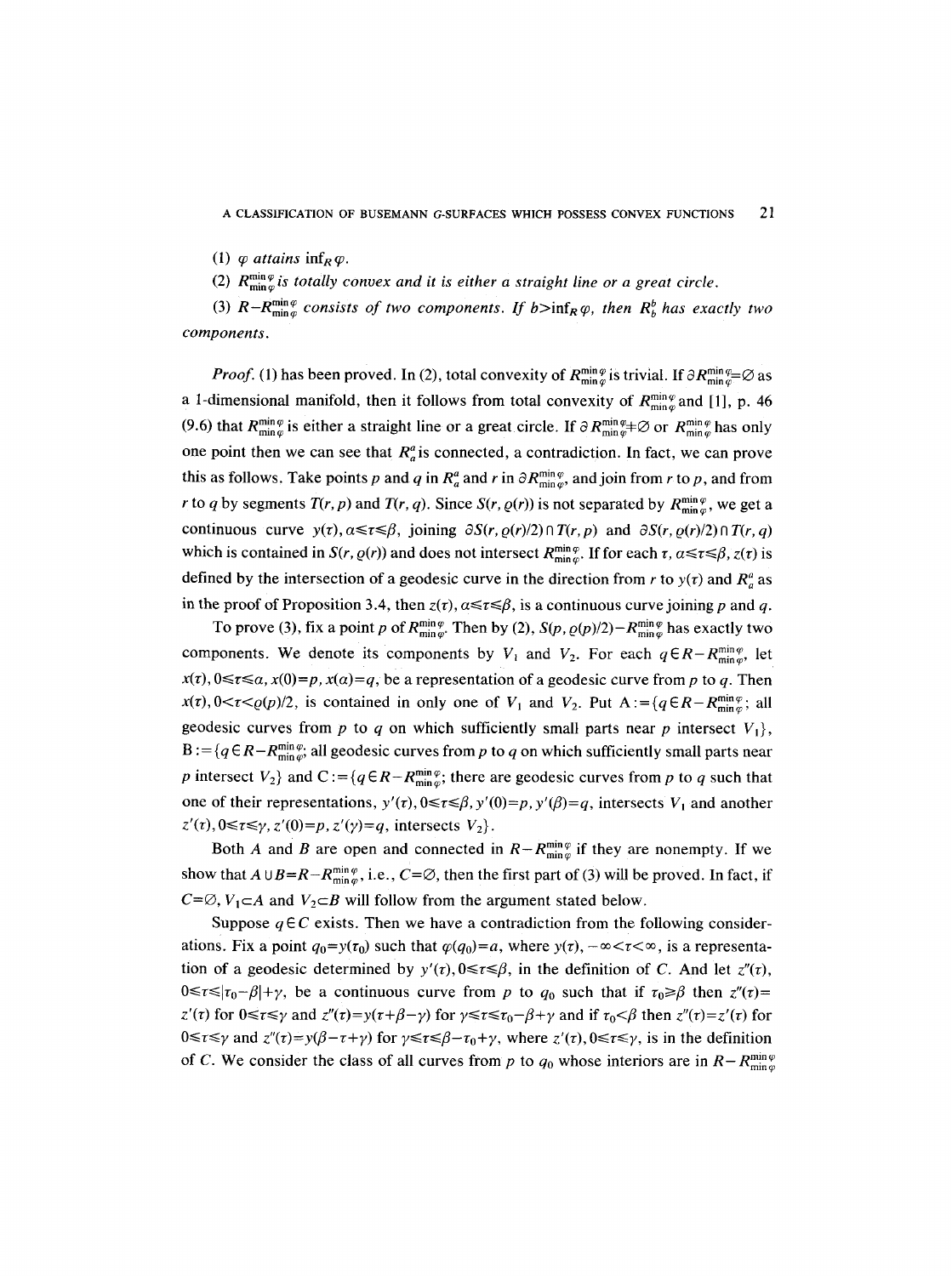and such that sufficiently small parts near p meet  $V_2$  but do not meet  $V_1$ . This class is nonempty. Since  $R_{\min\varphi}^{\min\varphi}$  is totally convex and is either a great circle or a straight line, we find from (5.18), [1], p. 25, a geodesic curve from p to  $q_0$ , in the class, whose interior is contained in  $R-R_{\min\varphi}^{\min\varphi}$  and which is different from a geodesic curve with a representation  $y(\tau)$ ,  $0 \leq \tau \leq \beta$ . Let  $z(\tau)$ ,  $0 \leq \tau \leq \delta$ ,  $z(0) = p$ ,  $z(\delta) = q_0$ , represent this geodesic curve. Using these representations  $y(\tau)$ ,  $0 \le \tau \le \beta$ , and  $z(\tau)$ ,  $0 \le \tau \le \delta$ , we connect any two points  $q_1$  and  $q_2$  in  $R_a^a$  by a continuous curve in  $R_a^a$ , a contradiction. This is done as follows: If  $y_1(\tau)$ ,  $0 \le \tau \le \beta_1$ , and  $y_2(\tau)$ ,  $0 \le \tau \le \beta_2$ , represents geodesic curves such that  $y_1(0)=y_2(0)=p$ and  $y_1(\beta_1)=q_1, y_2(\beta_2)=q_2$  and if  $y_i(\tau), 0 \leq \tau \leq \rho(p)/2$ ,  $i=1,2$ , are contained in  $V_1$ , then we can connect  $y_1(\varrho(p)/3)$  and  $y_2(\varrho(p)/3)$  by a continuous curve in  $V_1$  and, hence, as in Proposition 3.4, we find a curve in  $R_a^a$  which joins  $q_1$  and  $q_2$ . Thus, without loss of generality, we may consider that  $y_i(t)$ ,  $0 < \tau < \rho(p)/2$ , are contained in  $V_i$  for  $i=1,2$ . By the same idea as in Proposition 3.4, we can find two curves in  $R_a^a$  such that one of them joins  $q_1$  to  $q_0$  and the other joins  $q_2$  to  $q_0$ . Thus  $R_a^a$  is connected, a contradiction. Hence  $C = \emptyset$  is proved.

The above arguments show that  $V_1 \subset A$  and  $V_2 \subset B$ , and hence they are not empty. Therefore  $R-R_{\min\varphi}^{\min\varphi}$  is the disjoint union of A and B.

To prove the second part of (3) it is enough to see that both  $R_h^b \cap A$  and  $R_h^b \cap B$  are connected for any  $b>inf_R \varphi$ . This is evident by the above argument.

To continue our investigation, we need the notion of an *end e* which is, by definition, an assigment to each compact set K in R a component  $\varepsilon(K)$  of  $R-K$  in such a way that  $\varepsilon(K_1) \supset \varepsilon(K_2)$  if  $K_1 \subset K_2$ .

THEOREM 3.7. If there is a compact component of a level set of  $\varphi$ , then all level *sets are compact.* 

*Proof.* Theorem 3.6 implies that every level set consists of one or two components. So we first consider the case where all level sets are connected.

Let  $R_a^a$  be compact. And suppose that  $R_b^b$  is noncompact for some b with  $a \le b$ . We fix a point p in  $R_a^a$  and choose an unbounded sequence  $\{q_i\}$ ,  $q_i \in R_b^b$ . Let  $x_i(\tau)$ ,  $\tau \ge 0$ , be a representation of a geodesic curve such that  $x_i(0)=p$  and  $x_i(pq_i)=q_i$ ,  $i=1,2,...$  Then we have a subsequence  $\{x_k(\tau)\}\$  of  $\{x_i(\tau)\}\$  which converges to a representation  $x(\tau), \tau \ge 0$ , of a geodesic curve. If we see that  $\varphi(x(\tau))=a$  for any  $\tau \ge 0$ , then  $R_a^a$  is noncompact since  $x(\tau)$ ,  $\tau \ge 0$ , represents a half-straight line. This is a contradiction. Thus, if  $R^a_{\mu}$  is compact then  $R_h^b$  is compact for all  $b>a$ . It remains to prove that  $\varphi(x(\tau))=a$  for every  $\tau \ge 0$ . For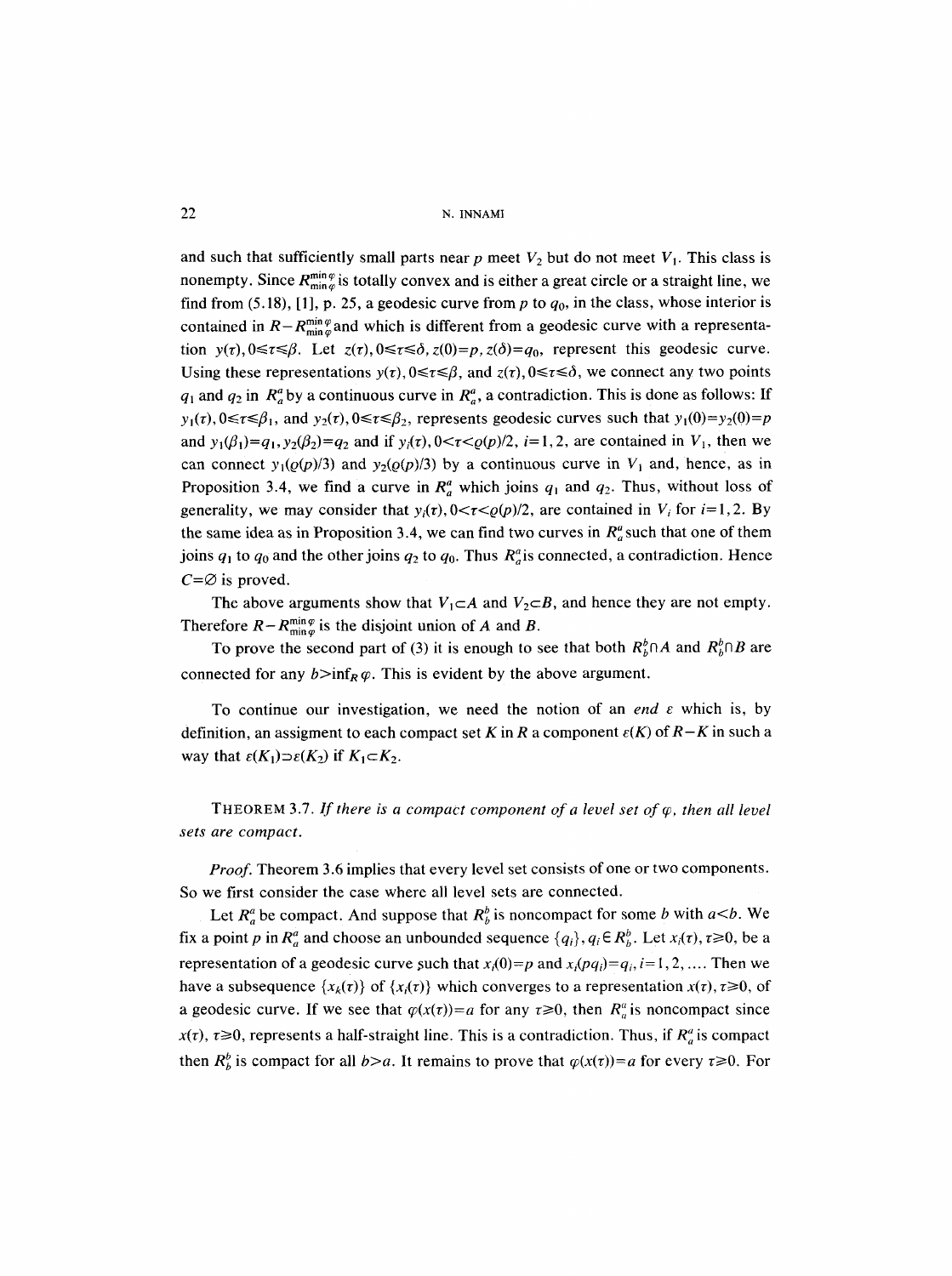each  $\tau \geq$  the diameter of  $R_a^a$ , there is a number  $k_0$  such that  $pq_k > \tau$  for  $k \geq k_0$ . For such  $k_0$ , it follows from convexity of  $\varphi$  that  $k \geq k_0$  implies  $\varphi(x_k(\tau)) \leq b$ . Therefore, we have:

$$
\varphi(x(\tau)) = \varphi(\lim x_k(\tau)) = \lim \varphi(x_k(\tau)) \leq b.
$$

On the other hand, since  $\tau \geq$  the diameter of  $R_a^a$ , the following holds:  $\varphi(x(\tau))=$  $\varphi(\lim x_k(\tau)) = \lim \varphi(x_k(\tau)) \ge a$ .  $\varphi(x(\tau))$ , the diameter of  $R_a^a \le \tau < \infty$ , is bounded and monotone non-decreasing, so  $\varphi$  is constant on it. Therefore, it follows from convexity of  $\varphi$ that  $\varphi(x(\tau))=a$  for  $\tau \ge 0$ .

Suppose that  $R_a^a$  is noncompact and  $R_b^b$  compact for some  $a \le b$ . In this case, there are at least two ends of R because of the existence of a straight line intersecting  $R_h^b$ along which  $\varphi$  is nonconstant and monotone. In particular R is not simply connected. Under the assumption stated above, we claim that  $\varphi$  does not take inf<sub>R</sub> $\varphi$ . In fact, suppose  $\varphi$  takes inf<sub>R</sub> $\varphi$ . Then the minimum set is noncompact, otherwise all level sets are compact because of the above argument. Thus the minimum set consists of either a half-straight line or a straight line. Since  $R$  is not simply connected there is a non-null homotopy class of closed curves with any fixed point  $p \in R_{\min\varphi}^{\min\varphi}$  as a base point. Then we get a geodesic loop at p by (2.3). Along this geodesic loop,  $\varphi$  is constant because  $\varphi(x(\tau)) \leq \varphi(p)$ , where  $x(\tau), 0 \leq \tau \leq \alpha$ , is a representation of this geodesic loop. Since this geodesic loop is contained neither in that half-straight line nor in that straight line, there is an open set U in the neighborhood of p such that  $\varphi$  is constant on U. This contradicts local nonconstancy of  $\varphi$ . Thus we can suppose that  $\varphi$  does not take  $\inf_R \varphi$ .

Now, we are going to obtain a final contradiction in this case. Put  $t_0$ : = inf { $t \in \mathbb{R}$ ;  $R_t^t$ , is compact). If we prove that  $R^{t_0}$  is homeomorphic to the closed half-plane, which is proved in Proposition 3.8, then as  $R$  is not simply connected we have a geodesic loop with endpoint p where  $\varphi(p) \leq t_0$ . This geodesic loop must intersect  $R_{t_0}^{t_0}$ . Thus this contradicts convexity of  $\varphi$ .

Next we consider the case where there is a level set which is not connected. In this case it follows from Theorem 3.6 that  $\varphi$  takes inf $_R \varphi$  and the minimum set is either a straight line or a great circle.

If the minimum set is a great circle, all level sets are compact by the same reason as we have already shown that  $R_h^b$  is compact if so is  $R_a^a$  for  $a \leq b$ .

In the case where the minimum set is a straight line, each component of any level set is noncompact. In fact, suppose that there is a compact component of some level. Then  *has at least two ends and hence it is not simply connected. Then for every*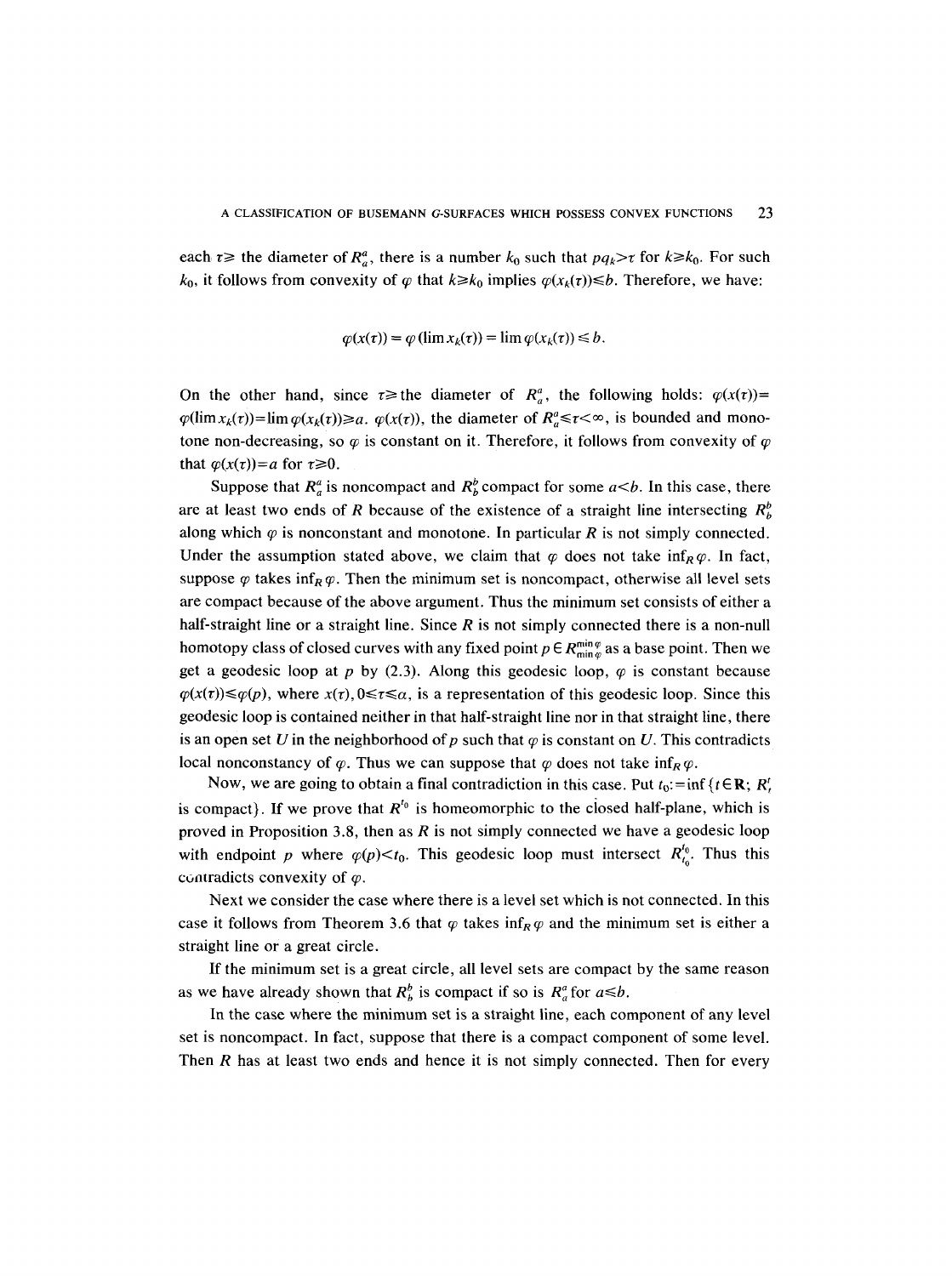$p \in R_{\min\varphi}^{\min\varphi}$  there is a goodesic loop at p which is not homotopic to a point curve. Thus the geodesic loop at  $p$  must lie in the minimum set which is a straight line, a contradiction. The proof is complete for all cases.

The following proposition is directly used in the proof of Theorem 3.7. Once we establish Theorem 3.7, we may lind by the same reasoning as Proposition 3.8 that  $R_a^b$ ,  $b>a>inf_R\varphi$ , is topologically a part of a cylinder,  $S^1\times [a, b]$ , if  $R_b^{\beta}$  is compact.

PROPOSITION 3.8. If there is a value  $b>inf_R \varphi$  such that  $R_b^b$  is noncompact then *there exists a homeomorphism h of*  $\mathbb{R} \times [a, b]$ ,  $a > inf_R \varphi$ , *onto each component of*  $R_a^b$ *such that*  $\varphi \circ h(u, v) = v$  *for every*  $(u, v) \in \mathbb{R} \times [a, b]$ .

It should be noted that each level set  $R_c^c$ ,  $a \leq c \leq b$ , has a neighborhood which is homeomorphic to the union of triangles of  $\mathbb{R}^2$  since, from the same idea as in (3.2),  $R_c^c$ is covered by triangles whose interiors are mutually disjoint. Hence our aim is to alter the above homeomorphism to globally satisfy the condition.

*Proof.* We know as in the first part of the proof of Theorem 3.7 that every  $c, c \leq b$ ,  $R_c^c$  is noncompact and so homeomorphic to **R**. Fix a value d,  $\inf_R \varphi < d < a$ , and choose an unbounded sequence  $\{p_i\}$ <sub>- $\infty$ </sub> in  $R_h^b$  in that order of an orientation of  $R_h^b$  in both directions of  $R_b^b$ . For each i,  $-\infty < i < \infty$ , let  $f_i$  be a point in  $R_d^d$  such that  $p_i f_i = p_i R^d$ . Then for each *c*,  $a \leq c \leq b$ ,  $T(p_i, f_i) \cap R_c^c$  is exactly one point which we denote by  $p_i(c)$ . Clearly  $p_i(b)=p_i$  for every  $i, -\infty < i < \infty$ . And for every  $c, a \leq c \leq b$ ,  $\{p_i(c)\}_{-\infty < i < \infty}$  is unbounded in both directions of  $R_c^c$ . Otherwise, there exists a half-straight line starting at a point of  $R_d^d$  on which  $\varphi$  is bounded and which intersects  $R_c^c$ . Moreover  $\{p_i(c)\}_{-\infty < i < \infty}$ is in this order. This is proved as follows. Let W be a nieghborhood of  $T(p_0, f_0)$ . W $\cap R^b$ is separated by  $T(p_0, f_0)$  into two components  $W_{-1}$  and  $W_1$ . Let F be a function of  $R_a^b$ to  $\{-1,0,1\}$  which satisfies that if  $q \in T(p_0(b), p_0(a))$  then  $F(q)=0$ , if  $q \in R_a^b$ -*T*( $p_0(b)$ ,  $p_0(a)$ ),  $q(q) = c$  and the subarc of  $R_c^c$  from  $p_0(c)$  to q meet  $W_{-1}$  then  $F(q)=-1$ , and otherwise  $F(q)=1$ . By the remark above the proof, F is continuous except on  $T(p_0(b), p_0(a))$ , and hence for every  $c, a \leq c \leq b$ , and for every integer  $k \ge 1$ ,  $p_k(c)$  is in only one of two sides of  $T(p_0(b), p_0(a))$ . Also for  $k \le -1$ ,  $p_k(c)$  is in the other side. Since this fact is true for each i,  $-\infty < i < \infty$ ,  ${p_i(c)}_{-\infty < i < \infty}$  is in this order on  $R_c^c$  for every *c*,  $a \leq c \leq b$ .

Let  $M_i$  denote the set which is surrounded by  $R_b^b$ ,  $R_a^a$ ,  $T(p_i(b), p_i(a))$  and  $T(p_{i+1}(b),$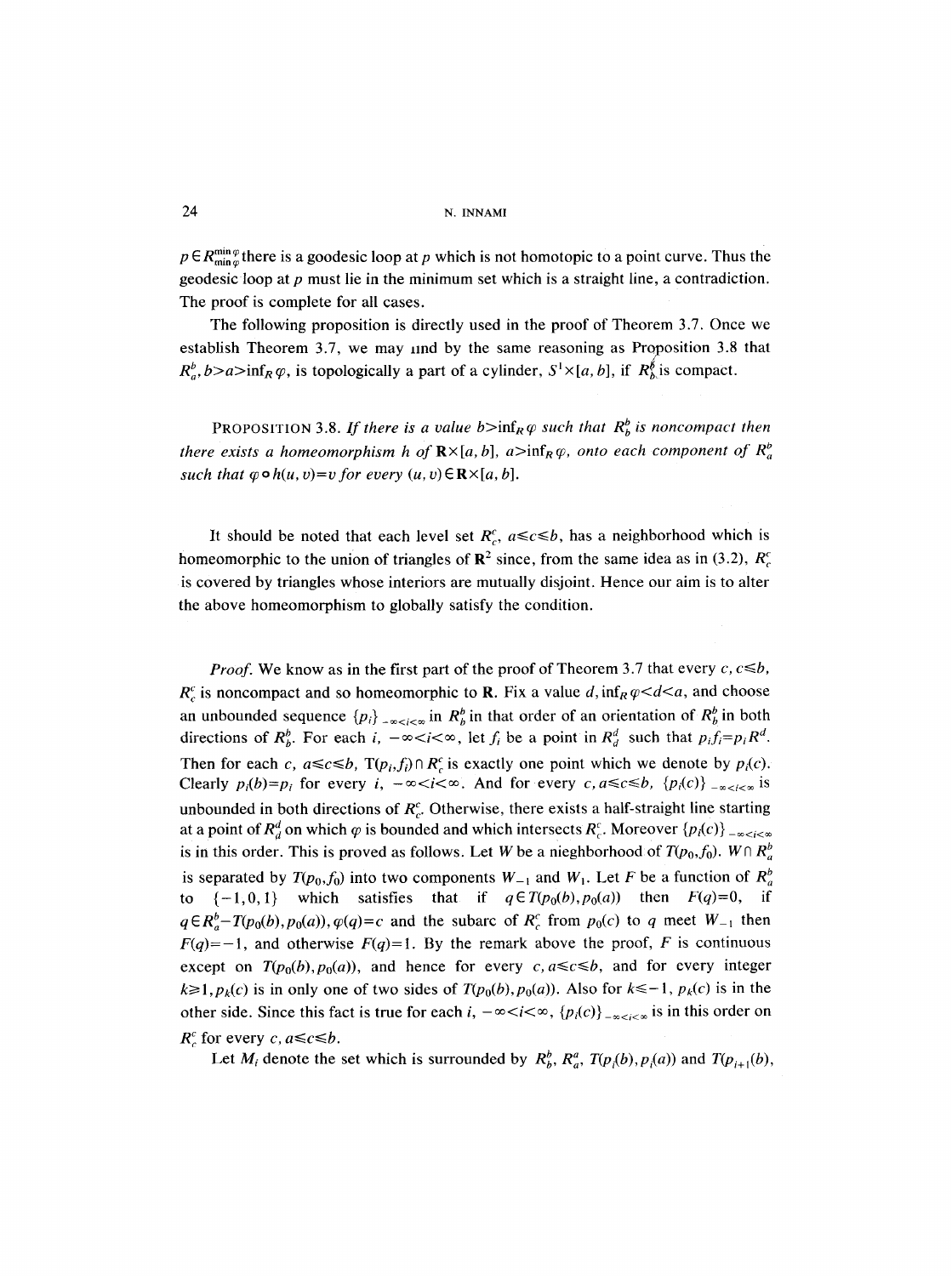$p_{i+1}(a)$ , more precisely, the totality of the subarcs of  $R_c^c$ 's from  $p_i(c)$  to  $p_{i+1}(c)$ , for all  $c, a \leq c \leq b$ .

It suffices to construct a homeomorphism  $h_i$  of the domain  $\{(u, v) \in \mathbb{R}^2; i \leq u \leq i+\}$  $1, a \le v \le b$  onto  $M_i$  such that  $\varphi \circ h_i(u, v) = v$ . Because if we connect  $h_i$ 's we get h. This is done as follows. Put  $\rho:=\min\{\rho(q)/2;\ q\in M_i\cap R_h^b\}$ . If we consider a neighborhood  $U:=\{q; qR_b^b \leq Q\}$  of  $M_i \cap R_b^b$ , then there is an  $\varepsilon > 0$  and  $b' < b$  such that  $M_i \cap R_{b'-c}^b \subset U$ . Choose  $s_i \in R_b^b \cap U$  and  $r_i \in R_{b'-\varepsilon}^{b'-\varepsilon} \cap U$ ,  $j=0, 1, ..., n$ , in this order, such that  $s_0 = p_i(b)$ ,  $s_n=p_{i+1}(b)$ ,  $r_0=p_i(b'-\varepsilon)$  and  $r_n=p_{i+1}(b'-\varepsilon)$  and  $s_i$ ,  $s_{i+1}$ ,  $r_i$ ,  $r_{i+1}\in S(t_i, \varrho/2)$  for some  $t_j \in R_b^b$ ,  $j=0, 1, ..., n-1$ . For each j,  $0 \le j \le n-1$ , let  $M_{ij}$  be the domain which is surrounded by  $R_b^b$ ,  $R_{b'}^{b'}$ ,  $T(s_j, r_j)$  and  $T(s_{j+1}, r_j)$  and let  $M_{ij}$  be the domain which is surrounded by  $T(s_{i+1}, r_i)$ ,  $T(s_{i+1}, r_{i+1})$  and  $R_b^{b'}$ . Then, we can construct (by the same techniques as (3.2) and Proposition 3.4) a homeomorphism of  $M_{ij}$  onto the trapezoid in  $\mathbb{R}^2$  whose vertices are  $(i+j/n, b)$ ,  $(i+j/n, b')$ ,  $(i+(j+1)/n, b)$  and  $(i+j/n+\varepsilon/n(b-b'+\varepsilon), b')$ , and a homeomorphism of  $M'_{ii}$  onto the triangle in  $\mathbb{R}^2$  whose vertices are  $(i+(j+1)/n, b)$ ,  $(i+j/n+1)$  $\varepsilon/n(b-b'+\varepsilon),b'$  and  $(i+(j+1)/n,b')$ . The homeomorphisms agree on the segment  $T(r_i, s_{i+1}) \cap R_{b}^b$ . If we connect these homeomorphisms we get a homeomorphism  $(h_i')^{-1}$ of  $M_i \cap R_{h'}^{b'}$  to  $\{(u, v) \in \mathbb{R}^2$ ;  $i \le u \le i+1, b' \le v \le b\}$  which satisfies  $\varphi \circ h_i(u, v) = v$  for all  $u \in [i, i+1]$ . We do not know whether  $M_i$  is compact, so the desired homeomorphism is obtained as follows. Let  $b_0$  be the most lower bound of  $\{b^{\prime}; R_{b^{\prime}}^b \cap M_i\}$  has a homeomorphism  $(h_i')^{-1}$  which satisfies the condition}. Then  $b_0=a$ . Otherwise we can construct by the same way as above a homeomorphism  $(h_i')^{-1}$  of  $R_p^b \cap M_i$ , for some  $b' < b_0$ , which satisfies the condition, a contradiction.

Clearly  $h_i^{-1}$  and  $h_{i+1}^{-1}$  agree on the segment  $T(p_{i+1}(b), p_{i+1}(a))$ , so we obtain the desired homeomorphism  $h^{-1}$  of  $R_a^b$  onto  $\{(u, v) \in \mathbb{R}^2$ ;  $-\infty < u < \infty$ ,  $a \le v \le b\}$  after connecting  $h_i^{-1}$  and  $h_{i+1}^{-1}$  for all  $i, -\infty < i < \infty$ .

We shall observe how the existence of a locally nonconstant convex function on  $R$ will restrict the number of ends of *.* 

#### LEMMA 3.9. If there is a compact level set of  $\varphi$ , then R has at most two ends.

*Proof.* Suppose that R has more than two ends. Then there is a compact set K such that  $R-K$  contains exactly three unbounded connected components  $U_1, U_2$  and  $U_3$ . We will prove that  $\varphi$  is bounded above on two of the  $U_1$ ,  $U_2$  and  $U_3$ . Therefore  $\varphi$  is bounded above on exactly two of them since  $\varphi$  is not bounded above. In order to see this, we may suppose that  $\sup \varphi(U_1) = \sup \varphi(U_2) = \infty$ . Then we can find such a high level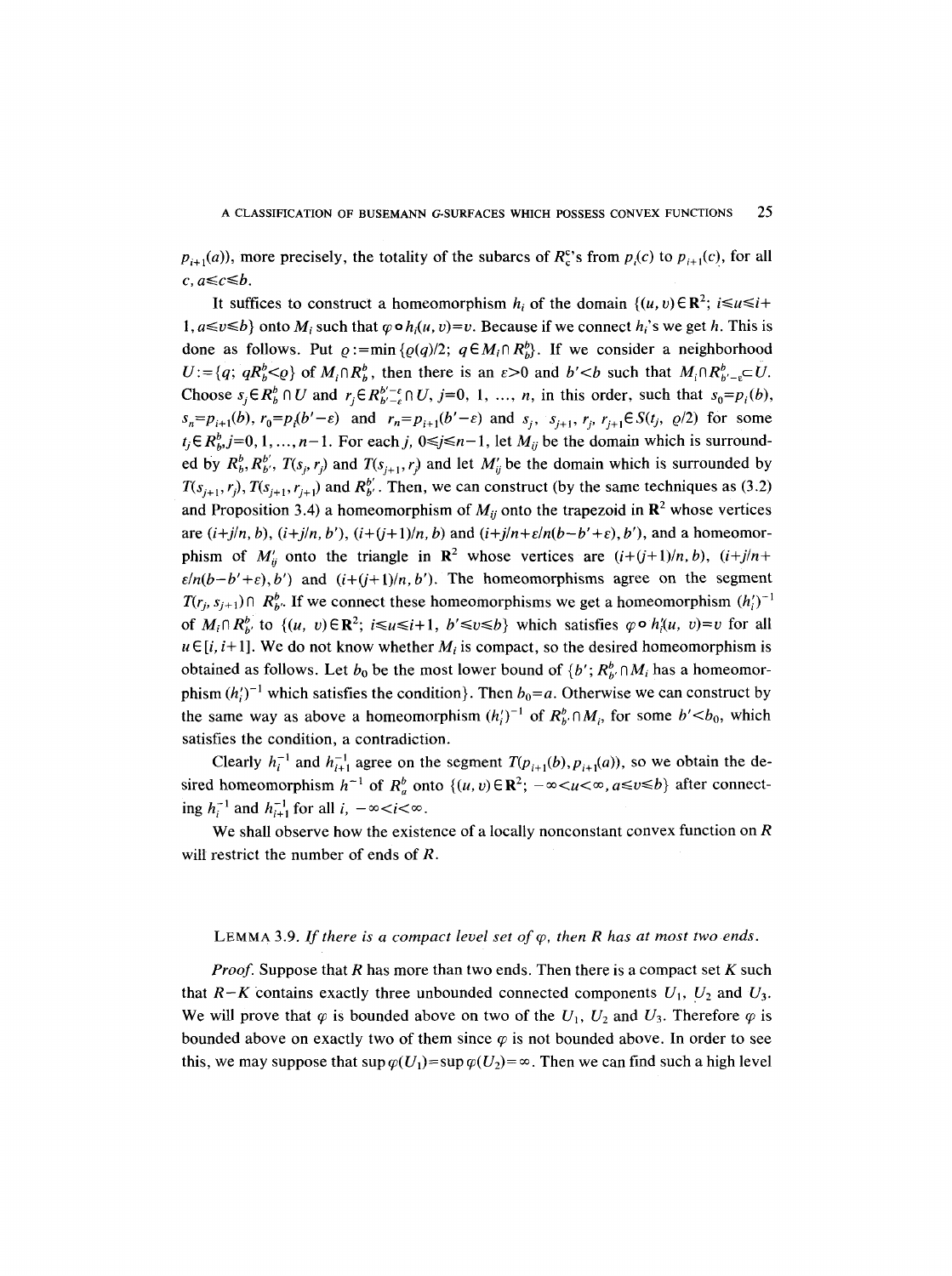set that it does not intersect K but intersects  $U_1$  and  $U_2$ . This implies that this level set is not connected. Therefore  $\varphi$  is bounded above on  $U_3$  since Theorem 3.6 says that all level sets except the minimum set consist of exactly two components. Choose a point p in the minimum set and an unbounded sequence  ${q_i}$  in  $U_3$ . Let  $x_i(\tau)$ ,  $\tau \ge 0$ , represents a geodesic curve,  $i=1,2,...$ , which satisfies that  $x_i(0)=p$  and  $x_i(pq_i)=q_i$ . Because of (2.2) there is a subsequence  $\{x_k(\tau)\}\$  of  $\{x_i(\tau)\}\$  which converges to a representation  $x(\tau), \tau \ge 0$ , of a geodesic curve. In the same way as in the proof of Theorem 3.7, we see that  $\{x(\tau)\}$  $\tau \geq 0$ } belongs to the minimum set. Since  $x(\tau)$ ,  $\tau \geq 0$ , represents a half-straight line, this contradicts the compactness of level sets.

Thus we may suppose, without loss of generality, that  $\varphi$  is bounded above on  $U_2$ and  $U_3$ . If we put  $m := \min \varphi(K)$ , then  $m = \inf_R \varphi$ . In fact, if we suppose that there exists a point q with  $\varphi(q) \leq m$ , then we can find a half-straight line on which  $\varphi$  is constant equal to  $\varphi(q)$  or non-increasing in the same way as above argument after taking an unbounded sequence  $\{q_i\}$  contained in  $U_i$ ,  $j=2$  or 3, which does not contain q. However, since this half-straight line intersects  $K$ , this is impossible.

Let  $p \in K$  satisfy that  $\varphi(p)=m$ . Then there is a half-straight line emanating from p, and an unbounded subarc of which lies in  $K \cup U_2$ . But  $\varphi$  is constant, equal to m, on the half-straight line. Thus  $R_m^m$  is noncompact, contradicting Theorem 3.7.

LEMMA 3.10. *Suppose there exists a noncompact level set. If R has more than one end, then*  $\varphi$  *attains*  $\inf_{\mathcal{R}} \varphi$  *and the minimum set intersects every*  $\varepsilon(K)$ *, where*  $\varepsilon$  *is an arbitrary end and K is any compact set of R.* 

It turns out from Proposition 3.12 that if  $\varphi$  has a noncompact level then R has exactly one end. But this lemma gives a step of the proof of Proposition 3.12.

*Proof.* From assumption there exist two ends  $\varepsilon_1$  and  $\varepsilon_2$  and a compact set K which satisfies that  $\varepsilon_1(K)$  and  $\varepsilon_2(K)$  are distinct components of *R-K*. Put  $a:=\min \varphi(K)$ , b: = max  $\varphi(K)$ . We will find that  $a:=\inf_{R}\varphi$ . Otherwise there is a point p such that  $\varphi(p)$ <a. We may suppose, without loss of generality, that  $p \notin \varepsilon_1(K)$ . If  $\varphi$  is bounded on  $\varepsilon_1(K)$ , then making use of p and an unbounded sequence in  $\varepsilon_1(K)$ , in the same way as before, we obtain a representation  $x(t)$ ,  $t \ge 0$ , of a geodesic curve intersecting K and on which  $\varphi$  is constant. This contradicts the choice of p and a.

The above argument also shows that every  $\varepsilon(K)$  intersects the minimum set *if*  $R-K$ has at least two unbounded components.

Let  $K_1$  be any compact set. Then there is a compact set  $K \supset K_1$  such that every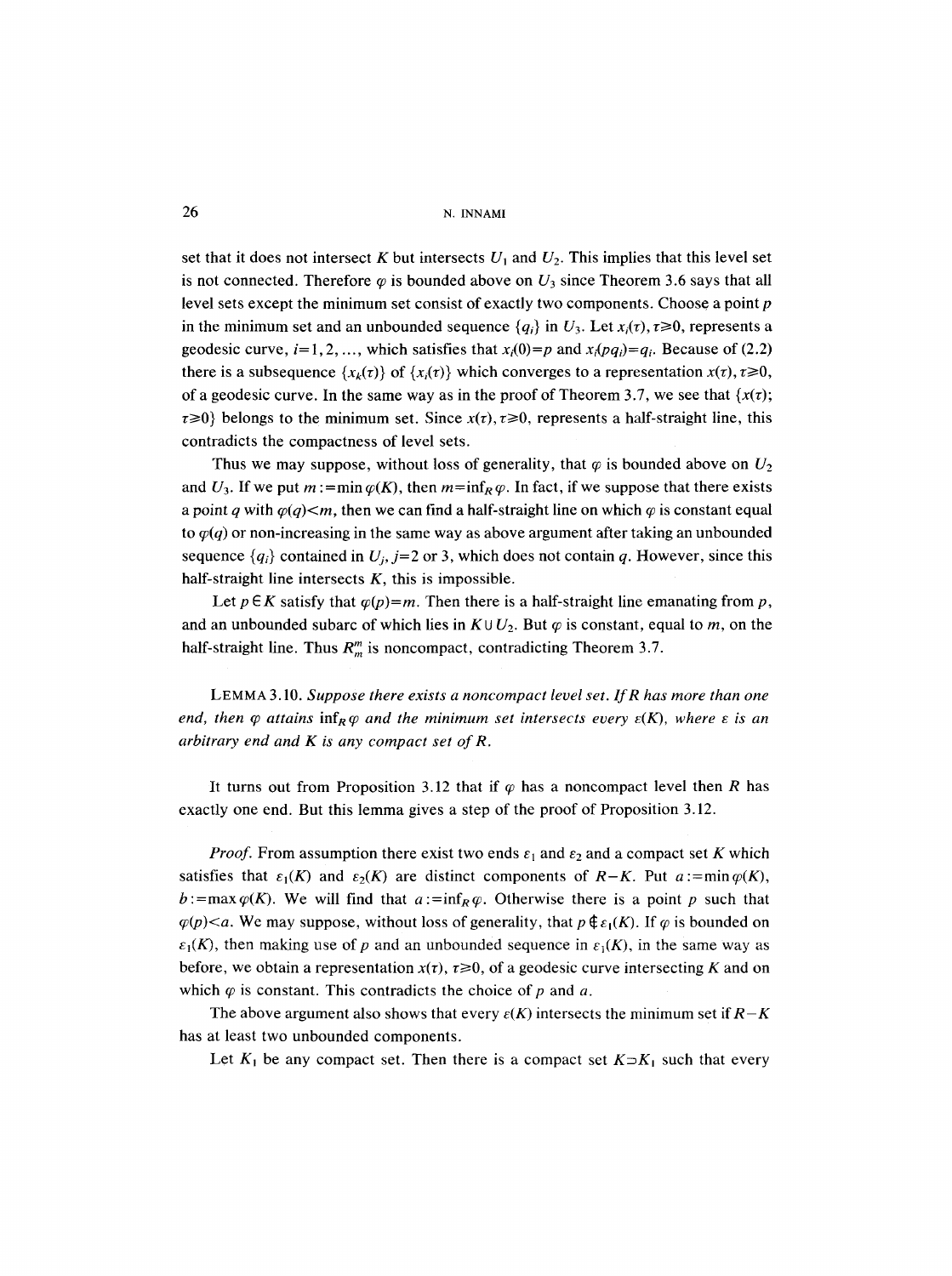$\varepsilon(K)$  intersects the minimum set, and hence so does  $\varepsilon(K_1)$ . Thus the proof of the final statement is complete.

THEOREM 3.11. *If R is a noncompact G-surface which admits a locally nonconstant convex function, then the number of ends is at most two.* 

*Proof.* Suppose that the number of ends of R is not less than three. Then Lemma 3.9 says that all level sets are noncompact and Lemma 3.10 concludes that  $\varphi$  takes inf<sub>R</sub> $\varphi$  and the minimum set intersects every  $\varepsilon(K)$ . Since the noncompact minimum set is a half-straight line or a straight line, it cannot intersect more than two  $\varepsilon(K)$ 's. This is a contradiction.

Now we will classify G-surfaces which admit locally nonconstant convex functions. First we consider the case where  $R$  has two ends.

PROPOSITION 3.12. *If R has two ends, then each component of each level set is homeomorphic to a circle*  $S^1$  *and*  $R$  *is homeomorphic to a cylinder*  $S^1 \times R$ *.* 

*Proof.* In the first step we will see that all level sets are compact. Suppose that there is a noncompact level set. Lemma 3.10 and two ends of R imply that  $\varphi$  takes  $\inf_R \varphi$  and the minimum set is a straight line. Since R has two ends there is a geodesic loop whose endpoint is contained in the minimum set and which is not homotopic to a point curve, a contradiction. We know the existence of a homeomorphism of  $R$  to a cylinder from the remark above Proposition 3.8.

In the case that  $\varphi$  does not take inf<sub>R</sub> $\varphi$ , then all level sets are connected. Therefore each level set intersects a straight line at one point which connects two ends. Thus  $R$  is topologically a cylinder by the remark above Proposition 3.8.

Next we claim that if  $\varphi$  takes inf $_R \varphi$ , then the minimum set is a great circle. Otherwise, since it is a point or a segment, all level sets are connected. The existence of two ends implies that there is a compact set K such that *R-K* consists of exactly two unbounded components, so  $\varphi$  is bounded above on one of the components of  $R-K$ . Thus, in the same way as in the proof of Theorem 3.7, we can derive a contradiction, namely the minimum set contains a half-straight line. It turns out at the same time from this consideration that there exist level sets which are not connected. Therefore each component of a level set intersects a straight line at one point which passes through the minimum set and connect two ends.

Now we can conclude the following: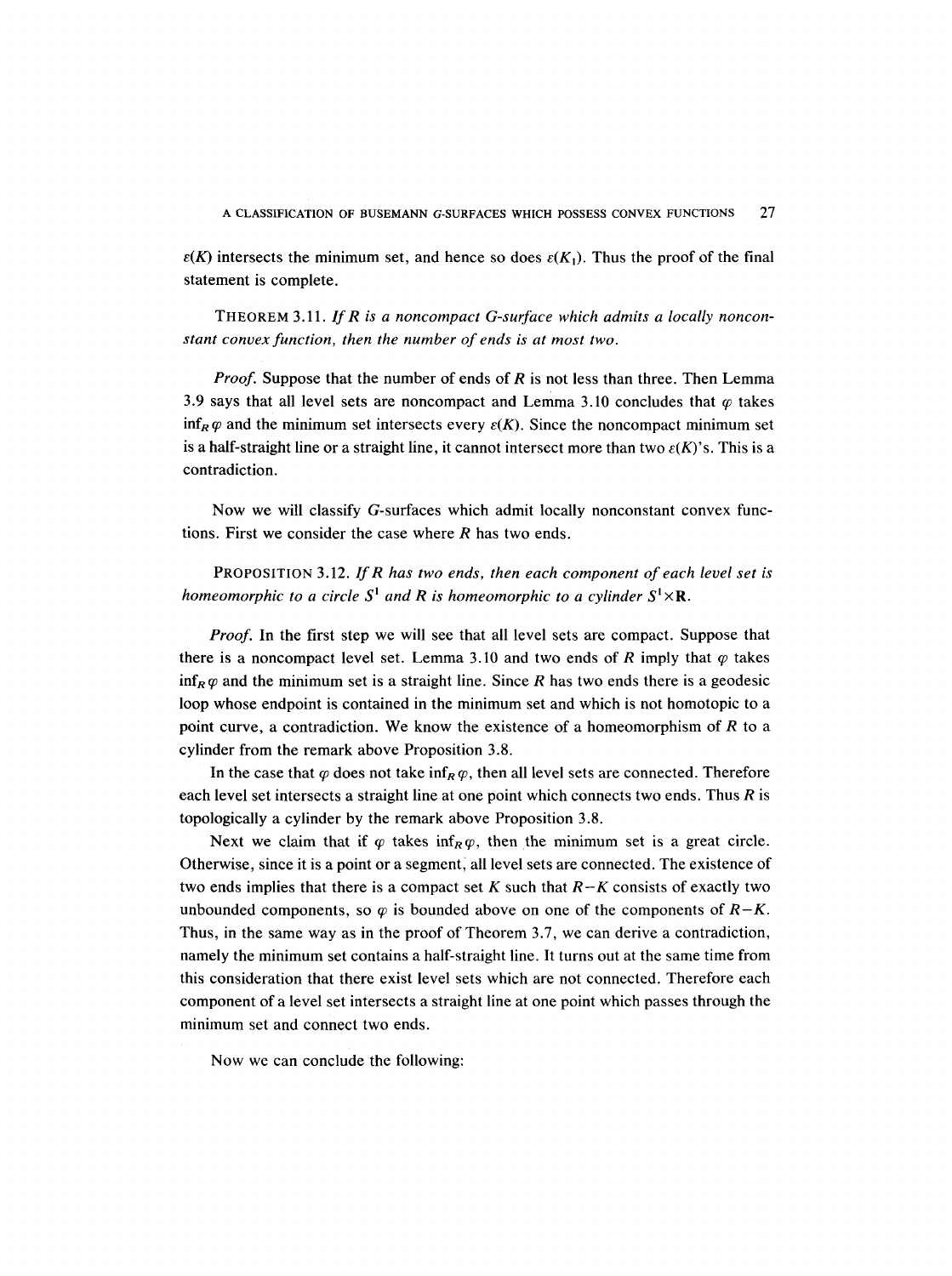THEOREM 3.13. *lf R is a noncompact G-surface which admits a locally nonconstant convex function, then R is homeomorphic to either a plane, a cylinder*  $S^1 \times \mathbb{R}$ *, or an open MObius strip.* 

*Proof.* The case where R has two ends has already been treated in Proposition 3.12. We may suppose by Theorem 3.11 that  $R$  has one end. First we will prove that if there is a compact level set,  $\varphi$  takes inf<sub>R</sub> $\varphi$ . In fact, suppose that  $\varphi$  does not take inf<sub>R</sub> $\varphi$ . Then we can produce a straight line through a certain compact level set by choosing two sequences  $\{q_i\}$  and  $\{q_i\}$  which satisfy that  $\lim \varphi(q_i)=\inf_R \varphi$ , and  $\lim \varphi(q_i')=\infty$ , and connecting  $q_i$  and  $q'_i$  by a segment. Hence R has at least two ends, a contradiction. Therefore, the minimum set of  $\varphi$  is either a point, a segment, or a great circle. Since the detailed construction of homeomorphisms is the same as Proposition 3.8, we need only to see how to map a level set.

When the minimum set is a point, we map it to the origin of canonical plane  $\mathbb{R}^2$  and  $R_a^a$ ,  $a > min \varphi$ , onto a circle in  $\mathbb{R}^2$  with center (0,0) and radius  $a - min \varphi$ .

When the minimum set is a segment, we map it to a segment  $T$  in canonical plane  $\mathbb{R}^2$  and  $R_a^a$ ,  $a > min \varphi$ , onto the set  $\{w \in \mathbb{R}^2 : wT = a - min \varphi\}$  in  $\mathbb{R}^2$ .

If the minimum set is a great circle, we map it to the shortest great circle  $T$  in canonical open Möbius strip M and  $R_a^a$ ,  $a > min \varphi$ , onto the set  $\{w \in M; wT = a-min \varphi\}$  in M.

Next we consider the case where all level sets are noncompact. If  $\varphi$  does not take inf<sub>R</sub> $\varphi$ , Proposition 3.8 implies that  $R^a_{\varphi}$ ,  $a>inf_R\varphi$ , is mapped onto the set  $\{(u, v) \in \mathbb{R}^2\}$ ;  $-\infty < u < \infty$ ,  $v=a$  in canonical plane  $\mathbb{R}^2$  and R is topologically a plane. Hence we examine the case where  $\varphi$  takes inf<sub>R</sub> $\varphi$ .

When the minimum set is a half-straight line (a straight line), we map it to a halfstraight line T (a straight line T') in canonical plane  $\mathbb{R}^2$  and  $R_a^a$ ,  $a > min \varphi$ , onto the set  $\{w \in \mathbb{R}^2; wT = a - \min \varphi\}$   $(\{w \in \mathbb{R}^2; wT' = a - \min \varphi\})$  in  $\mathbb{R}^2$ .

Finally, if the minimum set is a great circle, then  $R$  is topologically an open Möbius strip. Otherwise R is topologically a plane  $\mathbb{R}^2$ .

#### **References**

- [1] BUSEMAN, H., *The geometry of geodosics*. Academic Press, New York, 1955.
- [2] CHEEGER, J. & GROMOLL, D., On the structure of complete manifolds of nonnegative curvature. *Ann. of Math.,* 96 (1972), 415-443.
- [3] COHN-VOSSEN, S., Kfirzeste Wege und Totalkrummung auf Flfichen. *Compositio Math., 2*  (1935), 63-133.